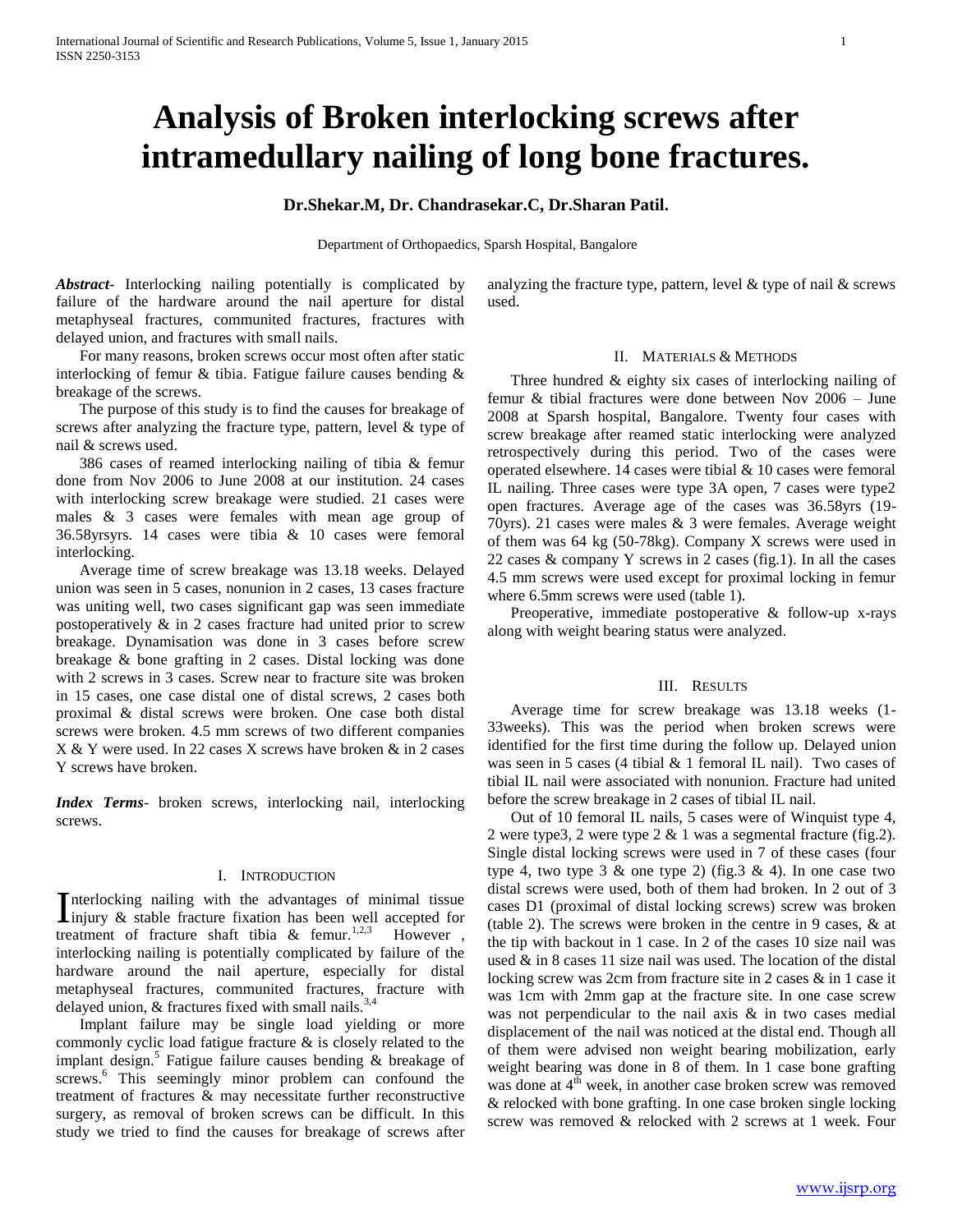cases healed well, 3 showed signs of union with good amount of callus till the follow up.

 Out of 14 tibial IL nails, two distal locking screws were used in 3 cases. D1 breakage seen in 1 case, D2 (distal of two distal locking srews) breakage in 1 case & both D1 & D2 broken in 1 case (table 2). Isolated proximal screw breakage was seen in 3 cases out of which one had both P1 (proximal of two proximal locking screw) & P2(distal of two proximal locking screw) were broken. Both proximal & distal screws were broken in 3 cases. In 8 cases 10 size nail was used & 11 size nail used in 6 cases. All the screws were broken in the centre. In two of them fracture was fixed in valgus position out of which one was communited distal ¼ th fracture (fig.5). Early full weight bearing was done in 4 cases. In 4 cases proximal dynamisation was done before screw breakage. In one case of nonunion exchange nailing with bone grafting was done. Another case of nonunion lost for follow up. **Metal analysis**:

 Both X & Y screws were sent for chemical analysis (table 3). X screws was made of 316 stainless steel with more carbon content. Y screws had relatively less carbon content & more of manganese, nickel.

## IV. DISCUSSION

 For many reasons, broken screws occur most often after static interlocking nailing of tibia & femur. Under loading, the failure pattern of locked nails determined by their design<sup>5</sup>. Smaller diameter nails require smaller diameter interlocking screws, increasing likelihood of fatigue failure<sup>6</sup>. This is proved by the fact that very rarely proximal femur locking screws break, which is of 6.5mm size. There has been tradeoff between the strength of the screw  $\&$  strength of the nail around nail aperture<sup>7</sup>. Increasing the screw strength by increasing the screw diameter necessitates a larger nail aperture & may jeopardize the strength of the nail. Yielding consistently occurs at the middle of the screw, & yielding strength was closely related to the inner diameter of the screw. However the material properties & the degree of cold working also might affect the yielding strength of screws<sup>5</sup>. Mechanically, the fatigue strength is affected by the inner diameter of the screws, the material, the manufacturing process, & the thread profile, which determine the magnitude of the stress concentration effect<sup>7</sup>.

 In our study, chemical analysis report (table 3) showed that X screws had strength less than the standard 316L stainless steel screws used commonly. However the mechanical strength of the screws has not been evaluated using the three point bending test, which is one of the potential weaknesses in our study.

 Prior to screw breakage, significant stress is placed not only at the junction of the nail  $\&$  the screw, but also at the bone-screw interface. As the fatigue failure occurs at the distal screws, nail advances distally towards the ankle or knee joint, sagging the screw into what is called "Hammock" sign<sup>6</sup>. In our study it was also noticed that screws have broken after dynamisation in 3 cases of tibial interlocking (fig.6).

 The amount of communition or load bearing of the fracture ends, the number of distal locking screws used, the distance between the fracture site & the nearest distal locking screw, and the nature of contact between the nail & bone affect the transfer of load between the bone  $\&$  the nail,  $\&$  can cause significant

stress within the interlocking screws<sup>8</sup>. The stress increases as the distance between the screw  $\&$  the fracture site decreases<sup>9</sup>. It may be safe to use an antegrade IL nailing when fracture lies more than 3cm away from the site of proximal of two distal locking screws in femoral shaft fractures<sup>8</sup>. In our study, 3 cases of femur IL nailing, distal locking screws were close to the fracture site due to shorter size nail.

Brumback et al<sup>10</sup> have published the results of biomechanical  $&$  clinical study on the efficiency  $&$  safety of early weight bearing after statically locked nailing in Winquist type 3& 4 femoral fractures. High endurance values for 12mm nail with 2 distal locking screws was seen & all of them healed without any hardware failure after early weight bearing. Two distal locking screws are necessary for early weight bearing especially for type  $3 \& 4$  fractures<sup>11</sup>. In our study single screws were used for distal locking in 7 out of 8 type 3 & 4 fractures which have broken.

 In spite of screw breakage, most of the femoral fractures showed good signs of healing, whereas in tibial fractures more number of delayed union was seen. Reason for this could be good soft tissue coverage in femur when compared to tibia. Also smaller diameter nail was used in 8 of 14 cases of tibial IL nail.

 The potential weakness in our study is, less number of study population & lack of comparative results when two different types of screws were used. This was mainly because of loss of follow up of all the cases of IL nailing done during the period.

## V. CONCLUSION

 From our study we conclude that hardware failure after interlocking nailing of femur & tibia can be prevented by using appropriate size of nail with good cortical contact. Two distal locking screws must be used in Winquist type 3 & 4 fractures. The screw must be inserted properly at appropriate location from fracture site. Protected weight bearing should be done in severely communited fractures. Better quality screw with good strength must be used. Dynamisation may not prevent from screw breakage.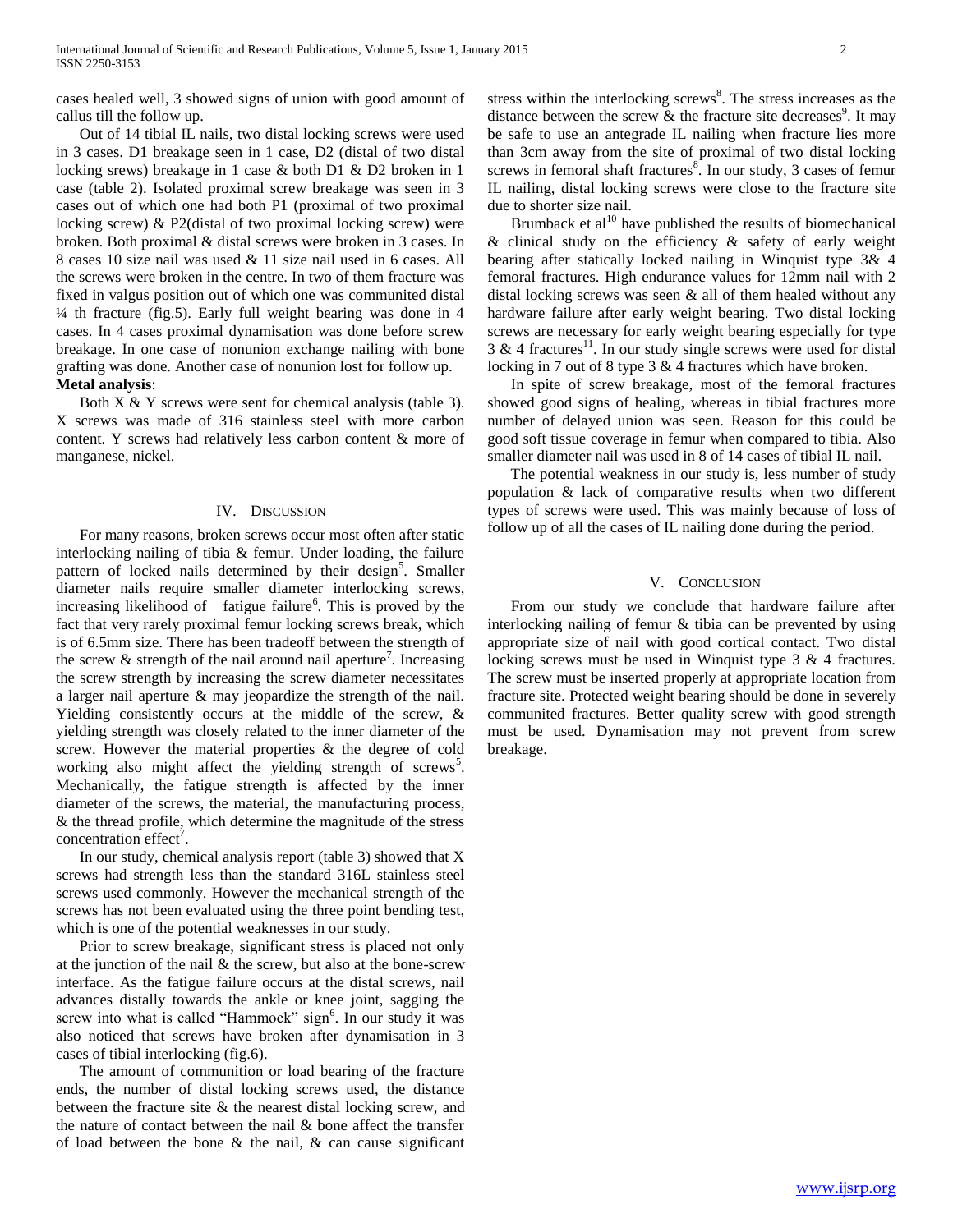







**Figure.3**



**Figure.4**



**Figure.5**



**Figure.6**